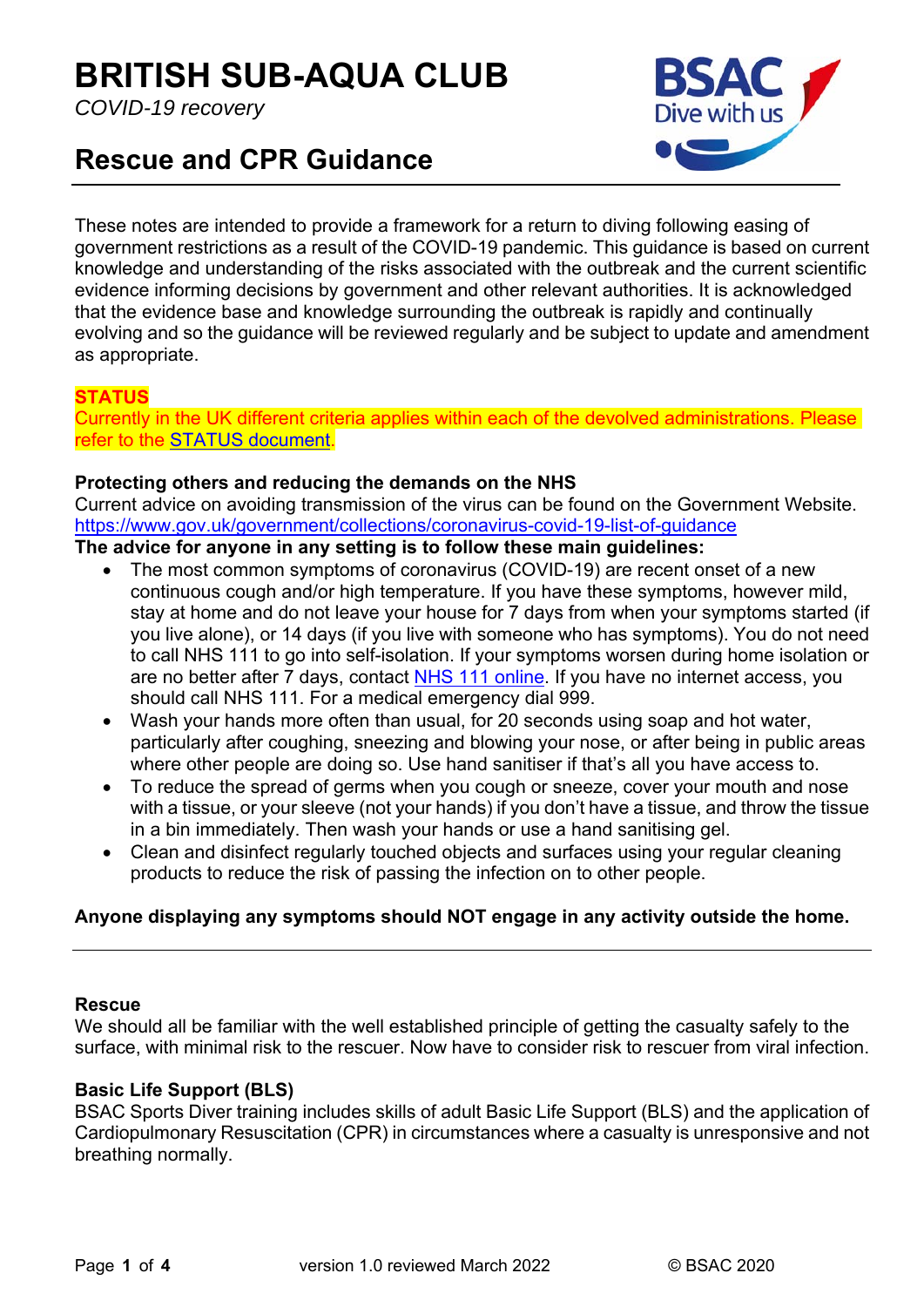## **Cardiopulmonary Resuscitation (CPR)**

The UK Resuscitation Council (UKRC) has produced a series of guidance on resuscitation practice during period of the pandemic taking account of the risk of infection to both the casualty and the rescuer.

On land the most likely cause of a need for CPR is heart attack and for untrained rescuers the advice is to call for assistance and then provide chest compression only CPR. This technique is particularly effective where emergency medical services and advanced life support can take over within 10 minutes of the event occurring.

There are circumstances where chest compression only CPR may be ineffective and these include drowning casualties. In this situation, where respiratory arrest has occurred but the heart continues to circulate the blood, the oxygen in the blood is consumed by metabolism. In such circumstances it is important to re-oxygenate with ventilation or rescue breaths. Early rescue breaths will ensure that the heart continues to operate and breathing restarts.

The UK Government has published the following advice for first responders:

https://www.gov.uk/government/publications/novel-coronavirus-2019-ncov-interim-guidance-for-firs t-responders/interim-guidance-for-first-responders-and-others-in-close-contact-with-symptomatic-peo ple-with-potential-2019-ncov

#### In the context of scuba diving:

"1. This guidance is for first responders . . . and others who may have close contact with individuals with potential coronavirus infection (COVID-19). This includes professionals and members of voluntary organisations who, as part of their normal roles, provide immediate assistance requiring close contact until further medical assistance arrives."

The guidance includes:

"7.2 If you are required to perform cardiopulmonary resuscitation (CPR), you should conduct a risk assessment . . . . and adopt appropriate precautions for infection control. In adults, it is recommended that you do not perform rescue breaths or mouth-to-mouth ventilation; perform chest compressions only. Compression-only CPR may be as effective as combined ventilation and compression in the first few minutes after non-asphyxial arrest (cardiac arrest not due to lack of oxygen).

Cardiac arrest in children is more likely to be caused by a respiratory problem (asphyxial arrest), therefore chest compressions alone are unlikely to be effective.

If a decision is made to perform mouth-to-mouth ventilation in asphyxial arrest, use a resuscitation face shield where available.

Should you have given mouth-to-mouth ventilation there are no additional actions to be taken other than to monitor yourself for symptoms of possible COVID-19 over the following 14 days. Should you develop such symptoms you should follow the advice on what to do on the NHS website."

The guidance for asphyxia arrest would also correspond to that necessary for intervention in a drowning incident in diving and other conditions such as IPO.

#### **Reducing the need for in-water rescue breaths**

As a working diver normal practice is not to give rescue breaths (RB) until the casualty has been removed from the water to a safe platform (boat, shore etc). In these workplace situations, the diver will often be in direct contact with the surface (lifeline or umbilical) or be closely tracked by a boat. First aid trained personnel will often be competent in the use of bag valve mask. During the pandemic, our risk assessment might include reducing distances that the diver operates from the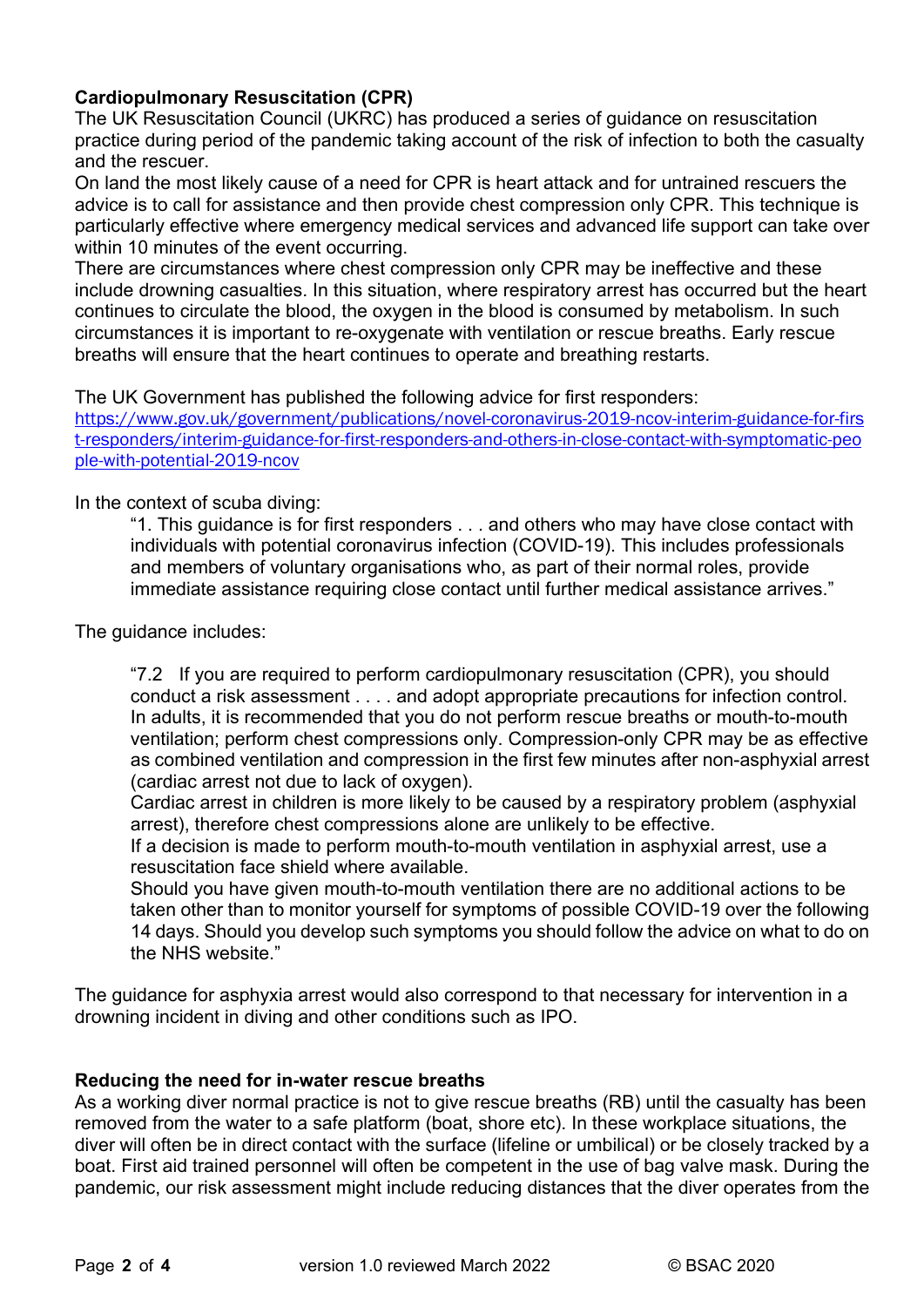shore, providing rescue support to get casualties back to the shore more quickly. When boat diving, reducing the number of pairs in the water will allow them to be tracked more closely and so responded to more quickly.

Where the decision has been made not to give in-water rescue breaths, it is important that the casualty's airway is opened and protected from the water on initial contact.

#### **Risk Assessment**

The decision on whether or not to provide Rescue Breaths (RB) during a rescue should be the subject of a specific Risk Assessment. This would take into account:

- proximity to the shore, boat or a hard platform on which CPR can be administered,
- the availability of an alternative to RB for ventilating the casualty, eg bag valve mask,
- the availability of a defibrillator
- the likely response time of the emergency services or advanced care

**Note:** in a diving context any potential casualty will normally have been fit to dive and be known to either their buddy and other members of a dive trip. None-the-less at the current time it is not always possible to know whether a person is carrying the coronavirus and therefore presents a risk of infection.

Situations where CPR is required in a diving environment in the UK are rare but do occur averaging no more than 20 per year. BSAC Incident report analysis in 2018 demonstrated the efficacy of rescue efforts including in-water rescue breaths, CPR, Oxygen enriched RB and AED use. www.bsac.com/incidentreport

Any member of a dive party trained in the delivery of CPR should consider their own Risk Assessment should they be called upon to assist another diver requiring CPR including:

- Personal attitude to risk of infection versus saving a life?
- Available PPE
- Assessment of likelihood to require RB inclusive CPR
- Assessment of response times for emergency services
- Availability of AED (what happens if voice prompts indicate give RB?)

#### **Emergency equipment**

Emergency equipment such as oxygen sets, AED and First Aid kits should be checked for function as normal. Checks on mouthpieces, oro-nasal masks and pocket masks should avoid breathing from them to minimise the risk of contamination. After checking all surfaces touched should be disinfected using appropriate wipes and allowed to dry fully before packing away. If not already included rescue equipment should be supplemented with protective equipment:

- Face shields or other barriers for protection of casualty and rescuers Gloves
- Antiseptic wipes
- Alcohol based hand sanitiser

#### **Bag Valve Mask**

For those who are trained and practised in the use of a bag valve mask (BVM) or bag and mask, this provides an effective means of ventilation of the casualty with reduced risk to the operator by avoiding the direct face-to-face contact of rescue breaths (RB). The BVM also allows the delivery of a high percentage of supplemental oxygen when used in conjunction with an oxygen set. However, it is important for the rescuer to wear PPE such as a mask or face-covering, eye protection and gloves. The rescuer should be trained in the use of this PPE to ensure effective protection.